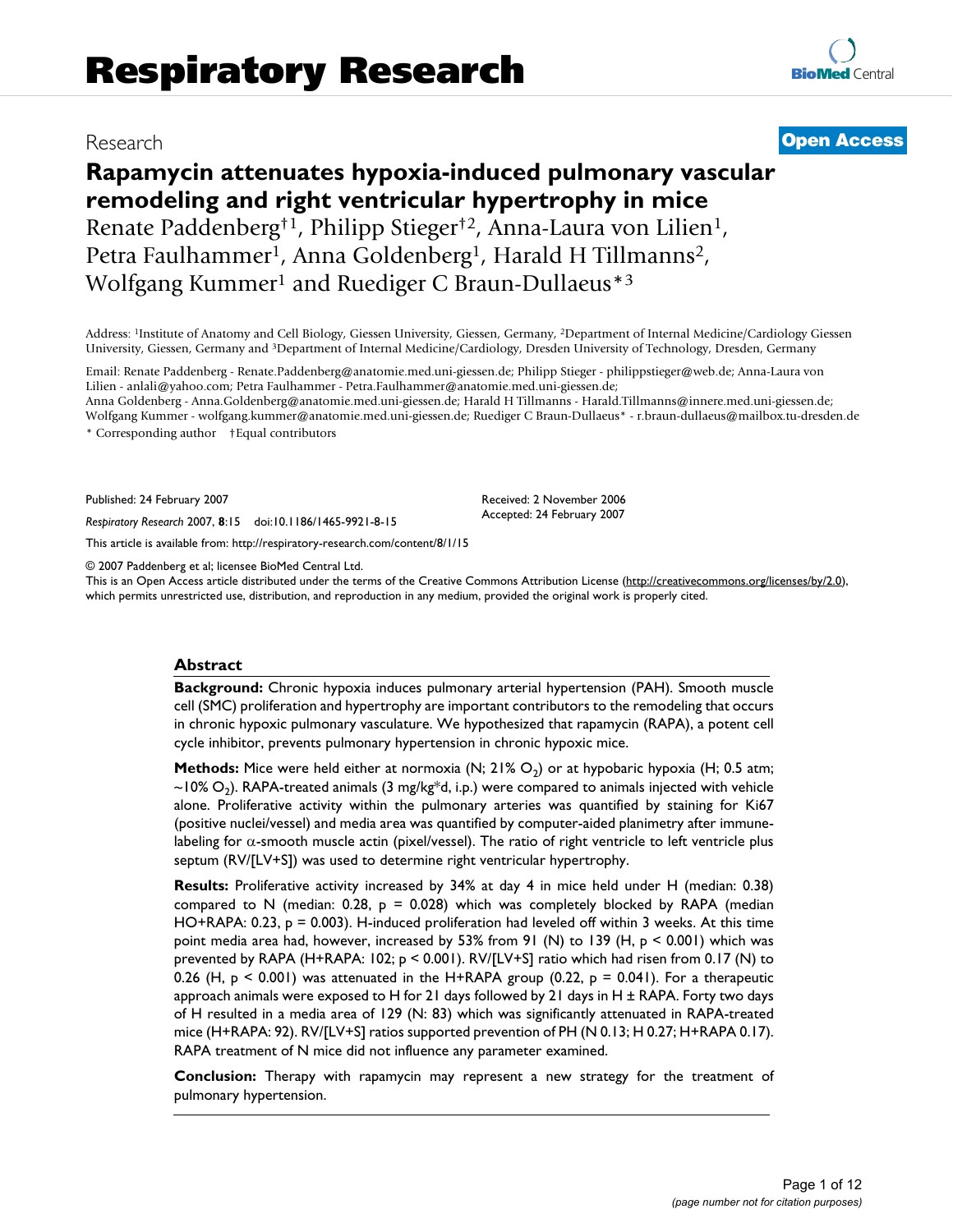# **Background**

Pulmonary arterial hypertension (PAH), a disease of the small pulmonary arteries, is characterized by vascular proliferation and remodeling [1]. It results in a progressive increase in pulmonary vascular resistance and, ultimately, right ventricular failure and death. One trigger of PAH is hypoxia which acutely causes a rise in pulmonary blood pressure by vasoconstriction but chronically results in the structural remodeling of the pulmonary vasculature [2]. Medial thickening of small pulmonary arteries has long been recognized as one of the earliest pathologic features, indicating proliferation of smooth muscle cells (SMC) [3]. Indeed, smooth muscle cell proliferation in small, peripheral, normally nonmuscular pulmonary arterioles is a hallmark of PAH [4,5].

The current medical management of PAH is directed at vasodilatation rather than towards inhibition of smooth muscle cell proliferation [1]. However, recently an exciting new therapeutic avenue has been taken using a platelet-derived growth factor (PDGF) receptor antagonist to treat PAH in hypoxic rats [6]. This approach has even successfully been used in a single patient with end stage primary pulmonary hypertension [7]. Anti-proliferative therapy seems to offer a novel approach for treatment of PAH.

Rapamycin (sirolimus) is another very potent anti-proliferative drug. Through inhibition of its target, the mammalian Target of Rapamycin (mTOR), rapamycin blocks mitogen-induced signaling via phosphoinositide 3-kinase (PI3K) and protein kinase B (Akt) towards the cell cycle machinery in SMC in vitro and in vivo [8]. In cardiovascular medicine, rapamycin is successfully used as stent-coating for prevention of in-stent restenosis [9-11]. However, rapamycin also abrogates hypoxia-induced increase in proliferation of cultured smooth muscle and endothelial cells [12]. Furthermore, the requirement of PI3K, Akt, and mTOR in hypoxia-induced pulmonary artery adventitial fibroblast proliferation has been demonstrated recently [13].

On this background we hypothesized that rapamycin prevents and reverses hypoxia-induced vascular remodeling. Mice were injected with rapamycin or with vehicle alone (0.2% carboxymethylcellulose) and held either at normoxia (21% O<sub>2</sub>) or at hypobaric hypoxia (0.5 atm;  $\sim$ 10%  $O<sub>2</sub>$ ). Frozen lung sections of mice kept for four days or three weeks at normoxia or hypobaric hypoxia were employed for double labeling for Ki67 (proliferating cells) and α-smooth muscle actin to quantify the proliferative activity of the pulmonary vasculature and to determine the vessel media area by computer-aided planimetry. In hematoxylin-eosin stained cross sections of frozen hearts, calculation of the ratio of the areas of right ventricular wall/[left ventricular wall + septum] and measurement of the diameters of individual cardiomyocytes served for the estimation of right ventricular hypertrophy. Our results demonstrated that rapamycin is able to attenuate hypoxia-induced proliferation and thickening of the pulmonary vasculature as well as right ventricular hypertrophy thereby supporting that anti-proliferative regimens offer a novel approach for anti-remodeling therapy in hypoxia-induced PAH.

# **Methods**

# *Chemicals and antibodies*

Rapamycin was a kind gift from Wyeth Pharmaceuticals (Muenster, Germany). FITC-conjugated monoclonal antiα-smooth muscle actin antibody (clone 1A4) and 4',6 diamidino-2-phenyl-inodole (DAPI) were obtained from Sigma-Aldrich (Deisenhofen, Germany), rabbit polyclonal anti-Ki67 antibody from Novocastra Laboratories Ltd. (Dossenheim, Germany) and Cy3-conjugated donkey anti-rabbit antibody from Dianova (Hamburg, Germany).

# *Animals and experimental protocol*

FVB mice of both gender were obtained from Harlan Winkelmann (Paderborn, Germany) and used at 6–8 weeks of age. The animals were fed standard mouse chow and were allowed to take food and water ad libidum. All experiments conformed to the NIH guidelines to the care and use of experimental animals, and were approved by the local authorities.

The kinetic of proliferation within the walls of intrapulmonary vessels in response to reduced oxygen supply was examined in mice kept for 2, 3, 4, 10, 16, or 21 days in a hypobaric chamber. An air intake valve was adjusted to maintain intrachamber pressure at 380 mmHg (0.5 atm) while allowing adequate airflow through the chamber to prevent accumulation of  $CO<sub>2</sub>$  and  $NH<sub>3</sub>$ . Control mice were kept at normobaric pressure (760 mmHg) at room air.

To examine the effect of rapamycin on hypoxia-induced vascular remodeling and right ventricular hypertrophy, age-matched mice were divided into 6 experimental groups: 1. untreated normoxic mice, 2. vehicle-treated normoxic mice, 3. rapamycin-treated normoxic mice, 4. untreated hypobaric mice, 5. vehicle-treated hypobaric mice, and 6. rapamycin-treated hypobaric mice. In some experiments solely four groups (vehicle-/rapamycintreated mice at normoxia/hypoxia) were formed. For application of rapamycin or vehicle, the chamber was opened daily and the mice were weighed. An 1.75 mg/ml stock solution of rapamycin was freshly prepared every second day by homogenization of the drug in 0.2% carboxymethylcellulose as vehicle. Rapamycin was injected i.p. at 3 mg/kg\*d in a final volume of 100 µl. Control mice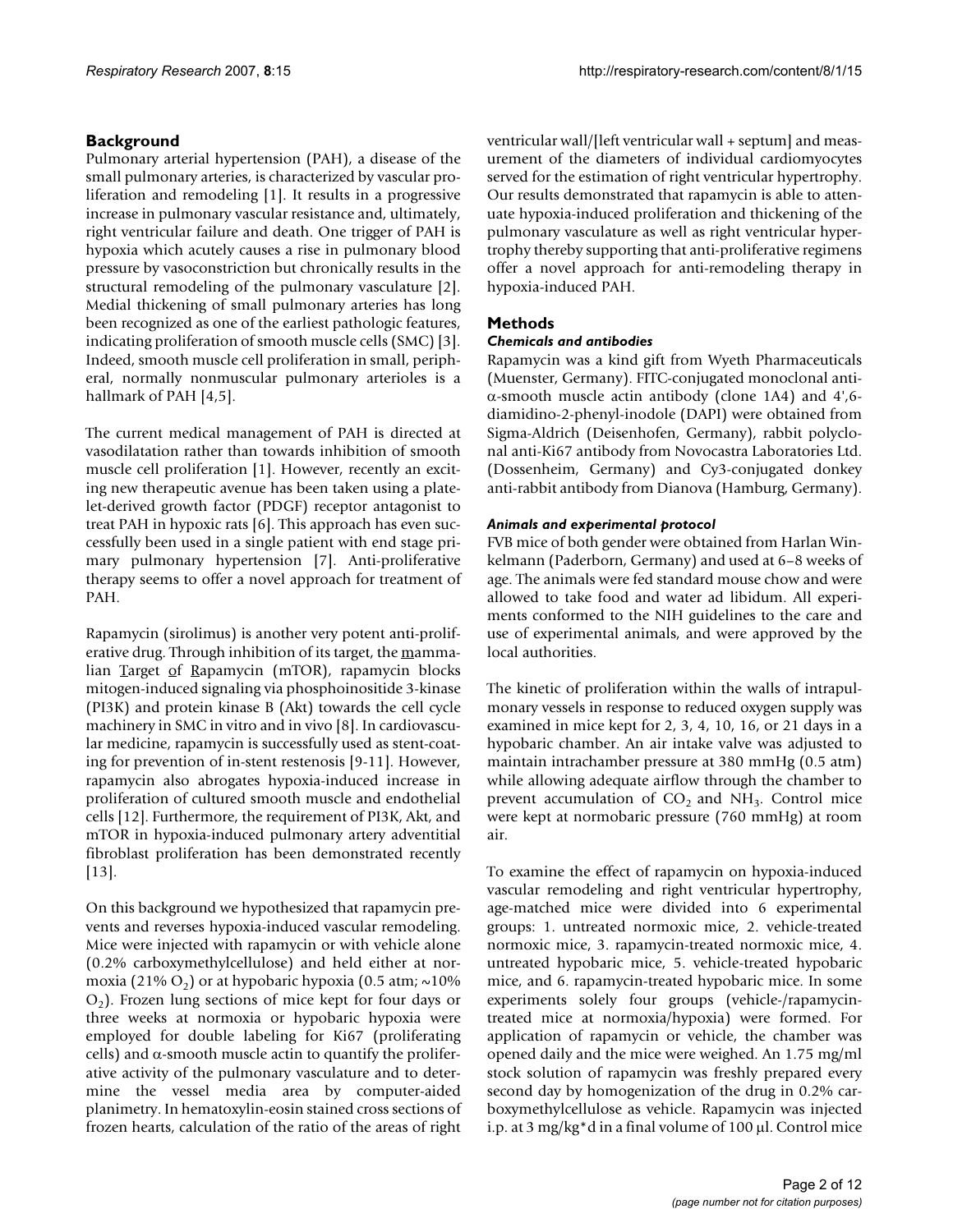received either the same volume of the vehicle or remained untreated.

#### *Tissue preparation*

Mice were sacrificed by cervical dislocation and exsanguinated by cutting the vena cava inferior. The chest cavity was opened, and the lungs were filled via the trachea with Zamboni fixative (2% formaldehyde, 15% saturated picric acid in 0.1 mol/L phosphate buffer). Heart and lungs were removed en block and transferred into Zamboni fixative. After fixation for 6 h, the tissue was washed overnight with 0.1 mol/L phosphate buffer and incubated for 3 days with increasing concentrations of sucrose solution (9%, 18% and 40% sucrose in 0.1 mol/L phosphate buffer). Finally, the specimens were embedded in optimal cutting temperature (OCT) compound (Sakura; Zoeterwoude, The Netherlands) and frozen in liquid nitrogen.

#### *Immunohistochemistry*

Immunohistochemical double-labeling of lung tissue for Ki67 (proliferating cells) and  $\alpha$ -smooth muscle actin (vascular muscularization) was employed for a quantitative analysis of the proliferative activity of the pulmonary vasculature. For that purpose, 10 µm thick frozen sections were prepared and Ki67 antigen was unmasked by microwave treatment (twice for 6 min at 800 W in 0.1 mol/L sodium citrate buffer, pH 6.0). After blocking of unspecific protein binding sites, the frozen sections were incubated overnight simultaneously with FITC-conjugated anti-α-smooth muscle actin antibody and anti-Ki67 antibody (1:500 and 1:1000, respectively, in 5% bovine serum albumin, 5% normal goat serum in phosphate buffered saline (PBS)) followed by Cy3-conjugated donkey anti-rabbit antibody (1:2000 in 5% bovine serum albumin, 5% normal goat serum in PBS, 1 h at room temperature). After three washes with PBS the sections were incubated with 1 µg/ml DAPI in PBS for 15 min followed by three washes with PBS. Sections were evaluated with an epifluorescence microscope (BX60; Olympus, Hamburg, Germany) equipped with appropriate filter combinations. The number of cells with Ki67 positive nuclei detectable per cross section of a vessel was defined as "Ki67 positive cells/vessel". Per condition, two lung sections were analyzed, and the mean was calculated. The obtained data were statistically analyzed as described in "Statistical analysis".

The lung sections stained for  $\alpha$ -smooth muscle actin were also used to evaluate by computer-aided planimetry the extent of muscularization of intrapulmonary vessels. For a quantitative analysis, the ratio of the number of  $\alpha$ -smooth muscle actin positive pixels within a vessel wall and the minimal vascular diameter [µm] was calculated. Per condition about 100 vessels were analyzed and the median

was calculated. The obtained data were statistically analyzed as described in "Statistical analysis".

### *Assessment of right ventricular hypertrophy*

Right ventricular hypertrophy was investigated employing 10 µm thick frozen sections. In detail, cross sections of the heart embracing the walls of both ventricle and the septum were prepared and routinely stained with hematoxylin-eosin, dehydrated, and embedded in Entellan (Merck, Darmstadt, Germany). Heart sections were evaluated with a BX60 microscope (Olympus, Hamburg, Germany) employing Scion VisiCapture 1.0 software (Scion Coorporation, Frederick, Maryland, USA). The ratio of right ventricular wall area to left ventricular wall area plus septum area [RV/LV+S] was used as an index of right ventricular hypertrophy. To analyze the size of individual cardiomyocytes in cross sections of the right and left ventricle wall the diameter of individual myocytes was measured using an Axioplan 2 microscope (Zeiss, Jena, Germany) and employing the AxioVision 3.0 software (Zeiss, Jena, Germany).

# *Statistical analysis*

Statistical analysis was performed by using SPSS Base 8.0 (SPSS Software, Munich, Germany). Percentiles 0, 25, 50, 75 and 100 are presented in box plots. Differences among experimental groups were analyzed with the Kruskal-Wallis and the Mann-Whitney tests, with  $p \leq 0.05$  being considered significant and  $p \le 0.01$  highly significant.

# **Results**

#### *Rapamycin prevents hypoxia-induced increase of proliferative activity within the pulmonary vasculature*

To examine the effect of reduced oxygen supply on the kinetic of the proliferative activity within the murine pulmonary vasculature, frozen lung sections of mice housed for 0, 2, 3, 4, 10, 16, or 21 days at hypobaric hypoxia were stained for  $\alpha$ -smooth muscle actin (smooth muscle cells) and Ki67 (proliferating cells). Nuclei of individual cells were labeled with DAPI (Fig. 1A). The quantitative analysis revealed that within the first few days hypobaric hypoxia resulted in an increased number of proliferating cells/vessel which achieved a maximum at day 4 (Fig. 1B). At that time the proliferative activity was 0.21 in normoxic mice and  $0.325$  in mice kept at hypoxia ( $p = 0.001$ ). Thereafter, the number of proliferating cells/vessel decreased and dropped even below that seen in the normoxic control.

Based on these results we investigated the effect of rapamycin on the proliferative activity within the pulmonary vasculature on day four of hypobaric hypoxia at which the highest proliferative activity was observed and on day 21 at which a distinct thickening of the wall of the pulmonary arteries has taken place (see below and [14]).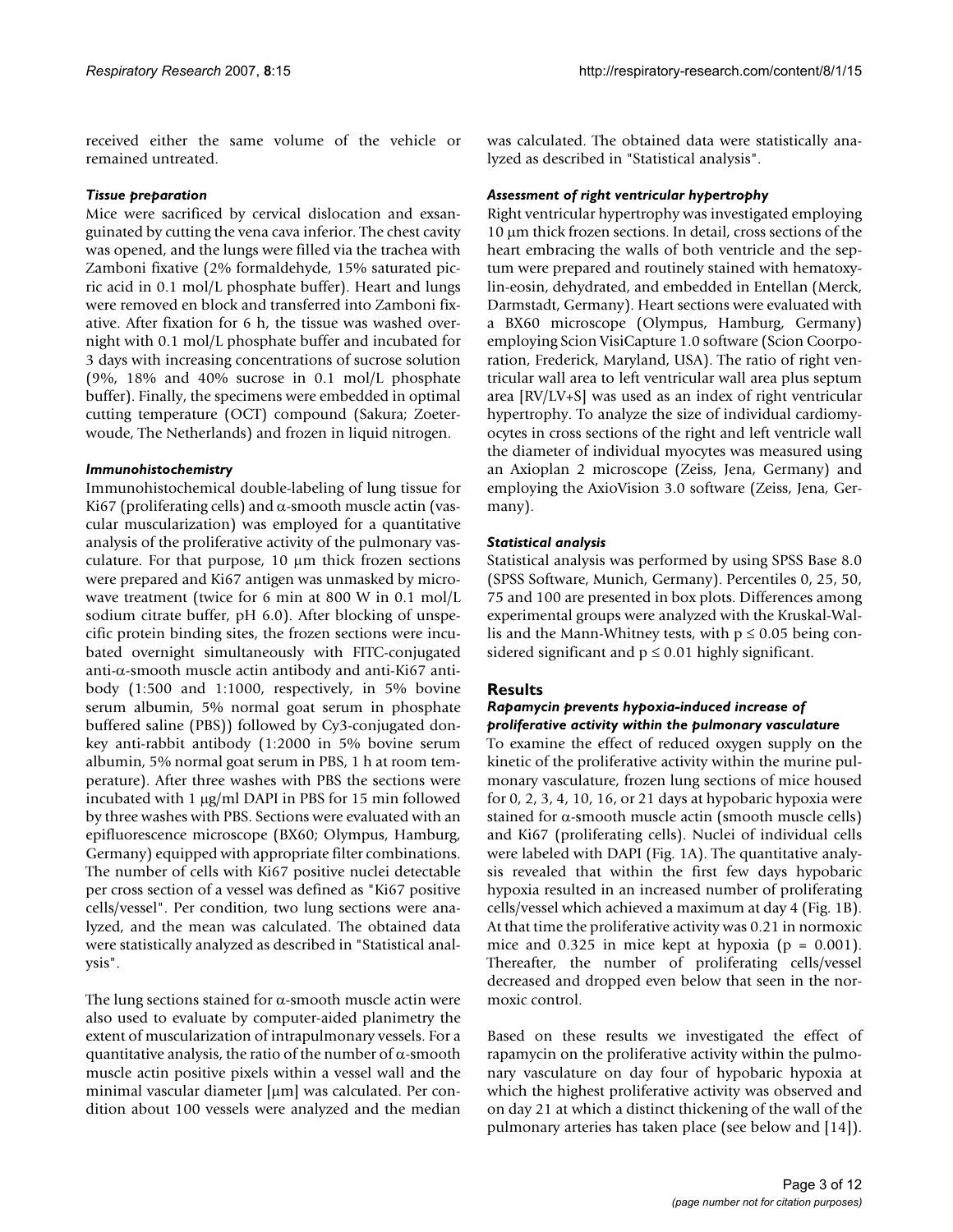



Proliferative activity in the murine pulmonary vasculature in response to hypobaric hypoxia. Frozen lung sections double immunolabeled for Ki67 and α-smooth muscle actin were used for the detection of proliferating cell within the walls of intrapulmonary vessels. Nuclei of individual cells were visualized by staining with DAPI. Exemplary immune histochemistries are demonstrated in (A). The results of a quantitative analysis of the number of proliferating cells/vessel depending on time of exposure to hypobaric hypoxia is given in (**B**). In the boxplots the middle horizontal line indicates the median, the top and bottom of each box identifies the upper and lower quartiles of the distribution and the top and bottom horizontal line gives the total distribution (n = number of animals. \*\*  $p \le 0.01$ ).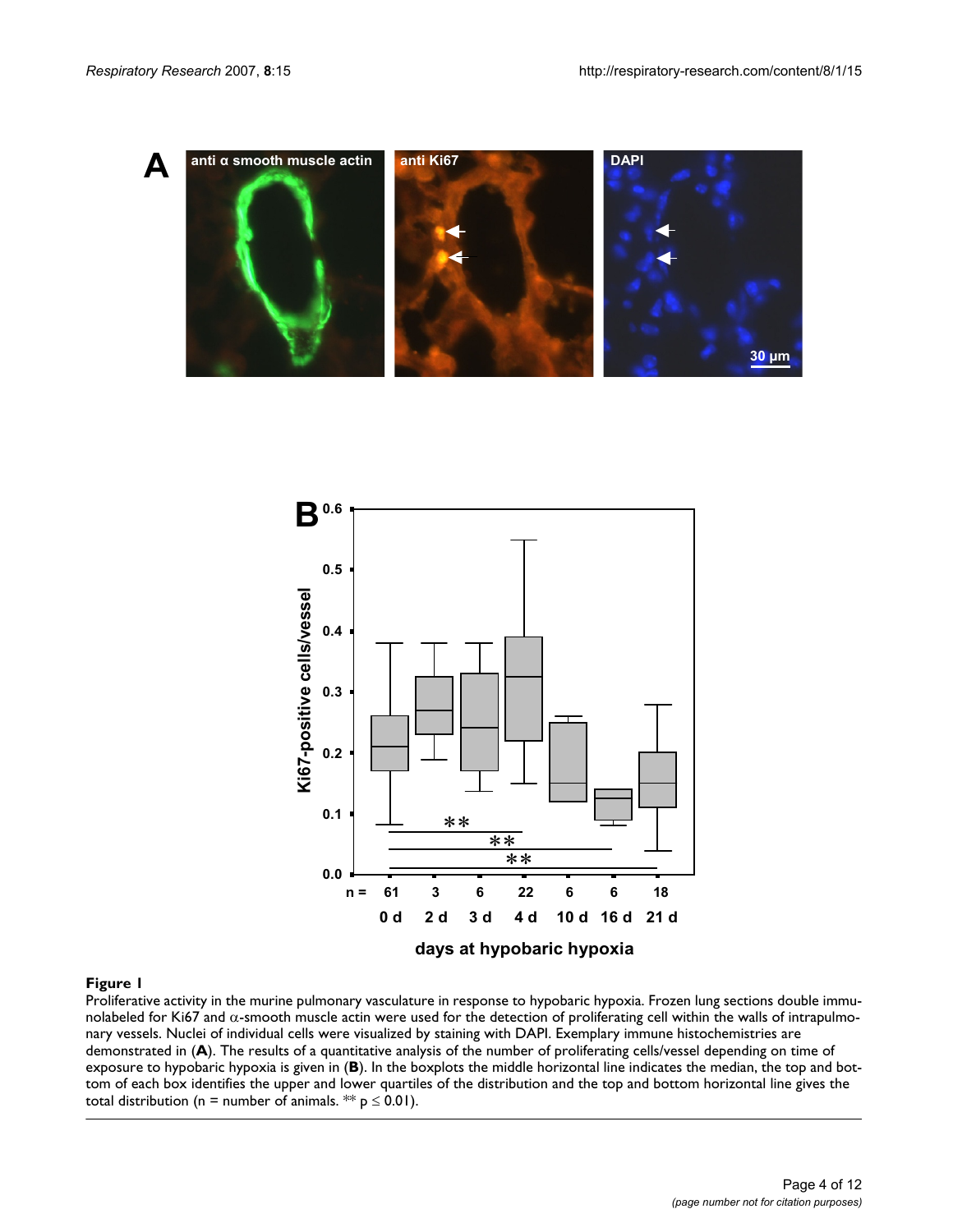Exposure to hypoxia for four days resulted in a significant increase in proliferative activity by 34% in untreated animals and by 43% in vehicle-injected mice (Fig. 2A). Administration of rapamycin completely abolished the hypoxia-induced increase in proliferation. The anti-proliferative effect of rapamycin was restricted to hypoxiainduced proliferation: In mice housed at normoxia the number of Ki67-positive cells/vessel was not significantly changed by rapamycin compared to the untreated  $(p =$ 0.065) and the vehicle-injected control animals, implying that rapamycin did not interfere with basal proliferative activity.

Since proliferative activity had subsided after 3 weeks of exposure to hypoxia (Fig. 1), no effect of rapamycin was detectable after this time period (data not shown).

#### *Rapamycin blocks the hypoxia-triggered media thickening of intrapulmonary vessels*

In lung sections of mice kept for 4 days at hypobaric hypoxia a trend towards a thickened muscle layer compared to normoxic controls was already detectable. However, this difference was not significant (data not shown).

Three weeks of hypoxia, however, induced a distinct increase in muscularization of intrapulmonary vessels. The extent of muscularization rose about 53% both in untreated and vehicle-injected mice (in both cases p < 0.001) (Fig. 2B). Whereas under normoxic conditions the degree of muscularization was unchanged by rapamycin administration, in lungs of hypoxic mice a 26% reduction of the muscularization was detectable. The rapamycintreated group did not differ significantly from animals housed at normoxia.

Allocation of the distal arteries on one of five classes of vessel caliber (inner diameter) ranging from 0 to 70 µm revealed that hypoxia-induced a distinct shift towards vessels with smaller calibers: The relative proportion of arteries with diameters smaller than 20 µm was approximately twice as high in mice kept for three weeks at hypobaric hypoxia in comparison to normobaric control animals (Fig. 3). The relative proportion of vessels with diameters between 20 and 30 µm was comparable in the normoxic and hypoxic groups. Accordingly, the relative proportion of vessel calibers of 30.1 to 40  $\mu$ m as well as 40.1 to 50  $\mu$ m was less in hypoxic mice. The relative proportion of vessels with large diameters ( $50.1-70 \mu m$ ) was not different in mice housed at normoxia or hypoxia. Rapamycin treatment of mice did not affect the distribution of the vessels to the five caliber classes.



#### Figure 2

Proliferative activity and muscularization of intrapulmonary vessels of untreated mice and of animals injected with 0.2% carboxymethylcellulose as vehicle or with rapamycin. Mice were kept for four days (**A**) or three weeks (**B**) at normoxia or at hypobaric hypoxia. In frozen lung sections stained with anti-Ki67 and anti  $\alpha$ -smooth muscle actin the number of proliferating cells per cross section of a vessel was quantified (**A**). The extent of muscularization of intrapulmonary arteries was quantified by computer-aided planimetry (**B**). The results are given as boxplots (N: normoxia; H: hypobaric hypoxia; CMC: carboxymethylcellulose; Rapa: rapamycin; n = number of animals).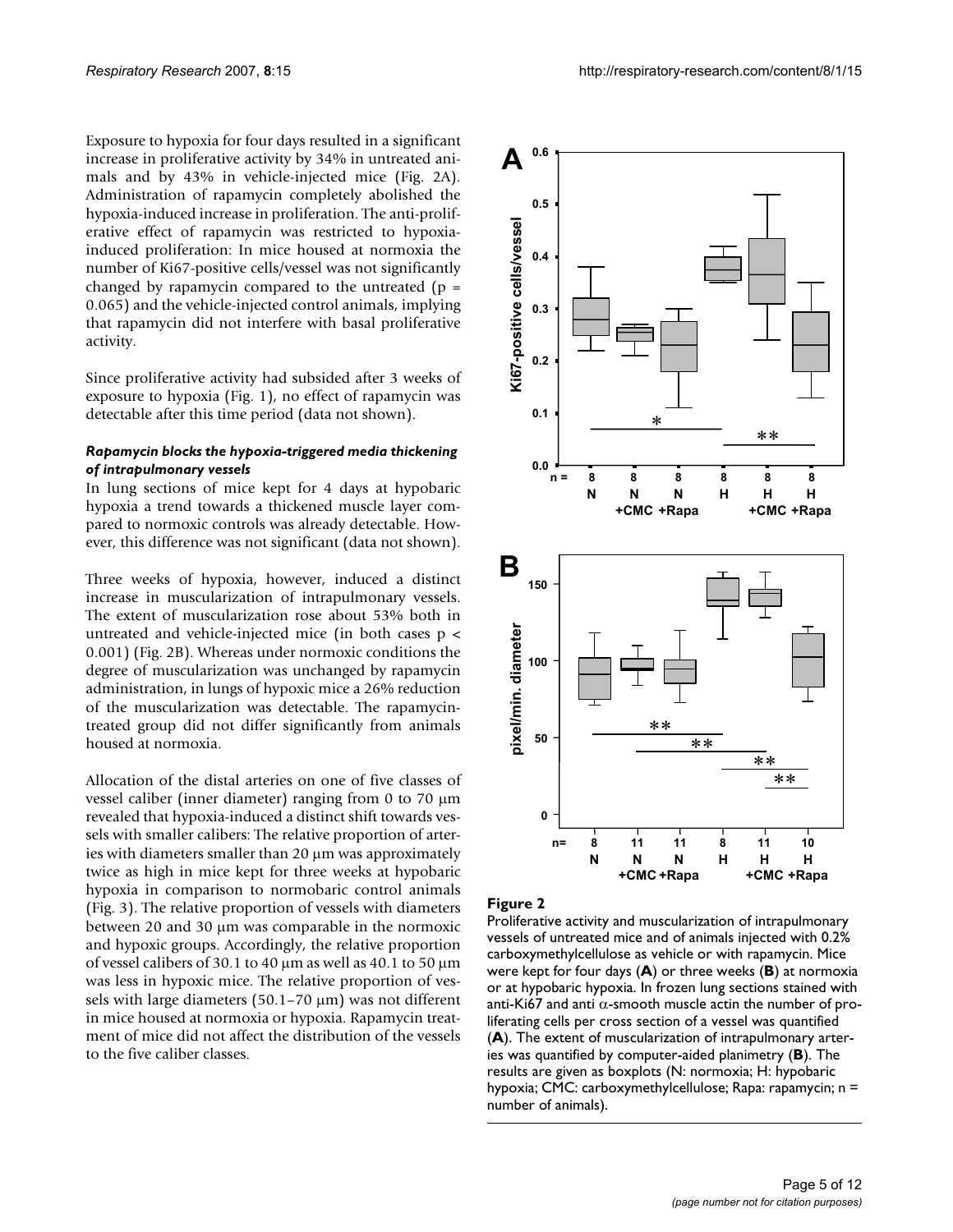

#### Figure 3

Inner diameter-based classification of intrapulmonary vessels. Three weeks of hypoxia induced a distinct shift toward smaller vessels which was not affected by CMC or rapamycin. Data are presented as means ± S.E.M (CMC: carboxymethylcellulose; Rapa: rapamycin;  $n =$  number of animals).

### *Hypoxia-induced right ventricular wall thickening is attenuated by rapamycin*

Hearts of mice housed for three weeks at hypobaric hypoxia were characterized by a marked thickening of the wall of the right ventricle (Fig. 4A). The index of right ventricular hypertrophy increased about 53% and 65% in untreated or vehicle-injected mice, respectively (in both cases p < 0.001). In mice housed under conditions of reduced oxygen supply rapamycin application partially blocked the thickening of the right ventricular wall: The median was reduced by 14% compared to the untreated control group ( $p = 0.041$ ) and no significant difference to vehicle- or rapamycin-injected mice kept at normoxia was detectable ( $p = 0.062$  and  $p = 0.146$ , respectively).

#### *Hypoxia-triggered hypertrophy of individual cardiomyocytes is reduced by rapamycin*

Untreated or vehicle-treated mice kept at hypobaric hypoxia for 3 weeks exhibited a 20% increase in cardiomyocyte diameter compared to the normoxic reference groups (p < 0.001 in both cases). Whereas rapamycin had no effect on cardiomyocyte size of mice housed at normoxia, in hypoxic animals the diameter was significantly reduced (Fig. 4B).

Cardiomyocytes of the left ventricular wall exhibited distinctly larger diameters than those of the right ventricular wall. The size of the cells was affected neither by exposure to hypobaric hypoxia nor by application of rapamycin.

### *Rapamycin reverses hypoxia-induced pulmonary vascular remodeling*

A therapeutic approach was probed: Mice were first exposed to hypobaric hypoxia for 3 weeks followed by another 3 weeks of hypoxia but daily rapamycin treatment. Age-matched controls were held at normoxia and treated for 3 weeks either with vehicle or with rapamycin.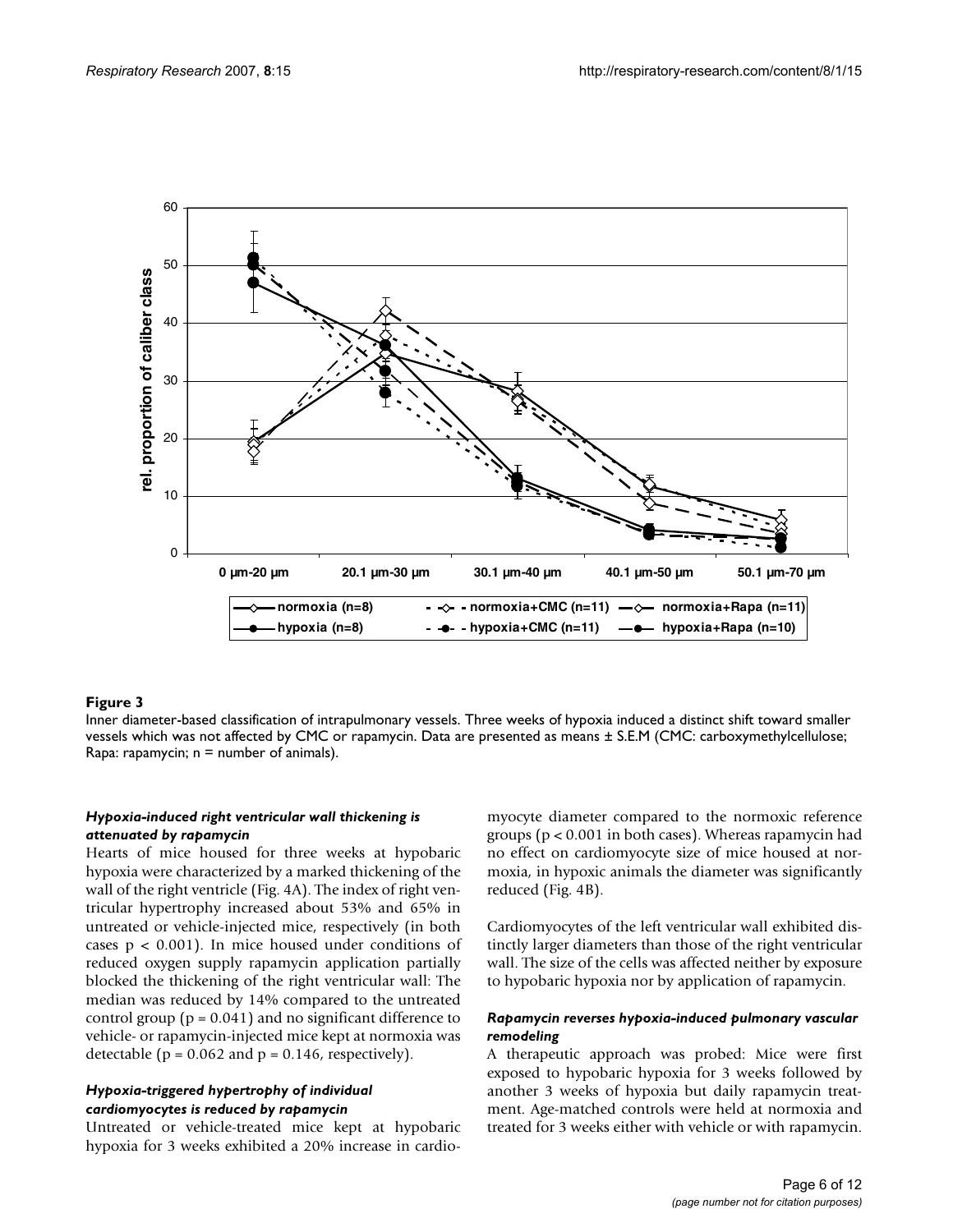

#### Rapamycin attenuates hypoxi **Figure 4** a-triggered thickening of the right ventricular wall and hypertrophy of individual cardiomyocytes

Rapamycin attenuates hypoxia-triggered thickening of the right ventricular wall and hypertrophy of individual cardiomyocytes. Hematoxylin-eosin stained frozen sections of cardiac ventricles were used to estimate the ratio of right ventricular wall area to left ventricular wall area plus septum area [RV/LV+S] (**A**). The results of a quantitative analysis of the diameters of individual cardiomyocytes of the right and left ventricular wall are given in (**B**). Data are presented as boxplots (N: normoxia; H: hypobaric hypoxia; CMC: carboxymethylcellulose; Rapa: rapamycin. n = number of animals; \*  $p \le 0.05$  and \*\*  $p \le 0.01$ ).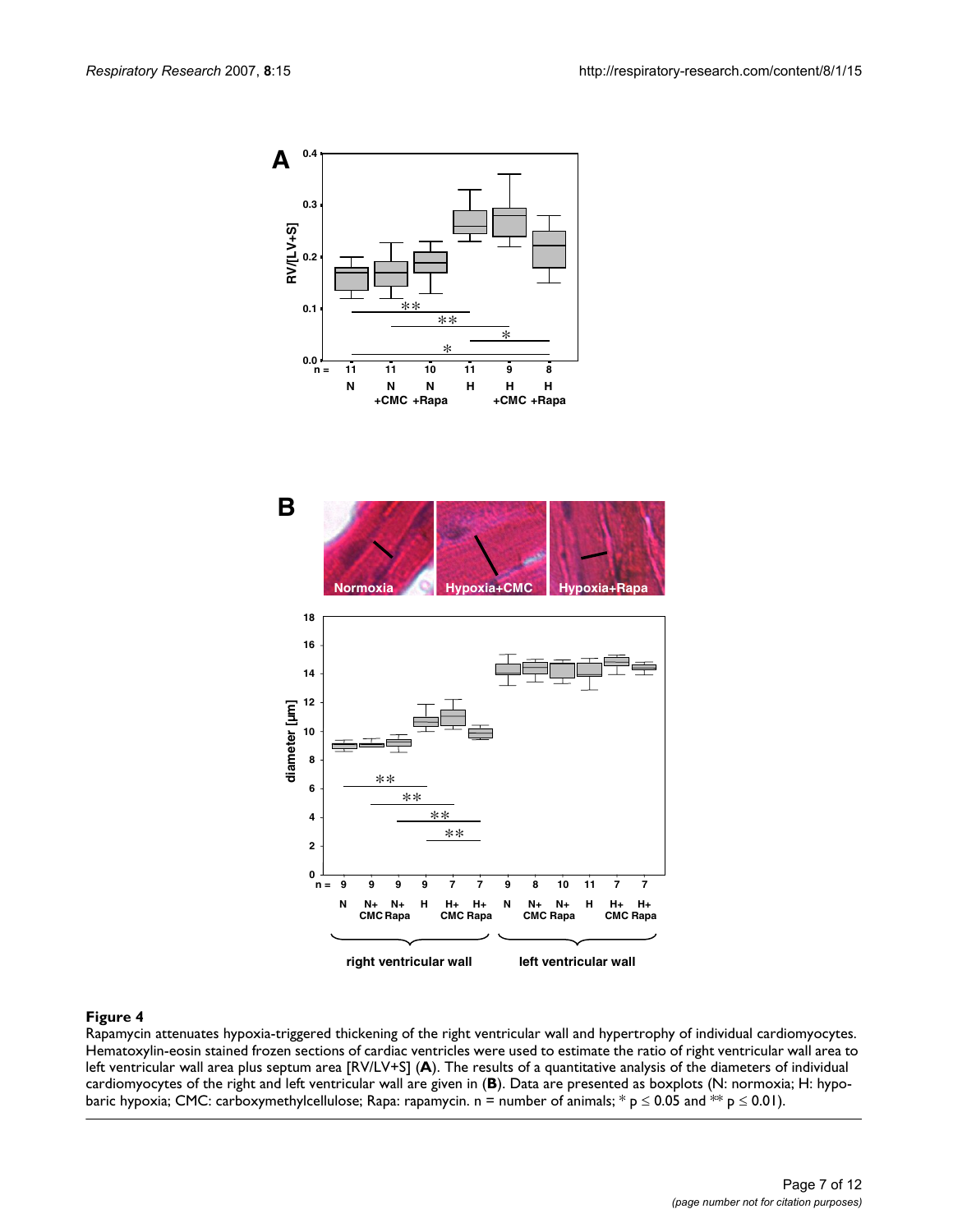In hypoxic mice proliferative activity within the vasculature was again determined even below the normoxic controls which was not further attenuated by rapamycin treatment (Fig. 5A). In contrast, 6 weeks of exposure to hypoxia had resulted in a strong 55% increase of muscularization of the pulmonary arteries (Fig. 5B). However, this increase was similar to that observed in animals kept under hypoxic conditions for only 3 weeks (see Fig. 2B) indicating that remodeling processes had reached a homeostatic situation within 3 weeks. Despite the lack of apparent proliferative activity, addition of rapamycin after 3 weeks was able to almost completely reverse vascular muscularization despite ongoing hypoxia (Fig. 5B). Accordingly, the index of right ventricular hypertrophy, which had increased twofold (208%) during hypoxia, was determined only 131% of normoxic controls when hypoxic animals were treated with rapamycin. Similarly, the increase in cardiomyocyte diameter had significantly declined (Fig. 6A and 6B).

In comparison to normoxia, hypoxia had again induced a shift of the relative proportion of arteries with diameters smaller than 20  $\mu$ m. This shift was not affected by rapamycin treatment of the mice (data not shown).

# **Discussion**

The current medical management of PAH is directed at vasodilatation rather than towards inhibition of smooth muscle cell proliferation, although progression of pulmonary hypertension is known to be associated with increased proliferation [1]. However, the data of this experimental study imply that targeting vascular remodeling processes may represent a promising therapeutic approach towards hypoxia-induced PAH, too.

This exciting avenue has very recently been gone by Schermuly et al. demonstrating a reversal of pulmonary remodeling processes in hypoxia-induced PAH by the plateletderived growth factor (PDGF) receptor antagonist imatinib mesylate [6]. In a case report of a patient in a desperate situation of progressing pulmonary hypertension, Seeger's group further substantiates this new concept [7]. PDGF represents a potent mitogen for pulmonary smooth muscle cells [15] acting via PI3K/Akt/mTOR, a central signaling pathway for cell cycle entry and progression. This pathway is activated by other growth factors involved in PAH as well [16] suggesting that it may represent a "final common pathway" towards proliferation. We had, therefore, successfully aimed to inhibit this pathway through usage of rapamycin which potently inhibits mTOR [8] to not only prevent but also reverse vascular remodeling processes and right ventricular signs of pulmonary hypertension in mice held under hypoxic conditions.

Hypoxia is the main stimulus for the induction of pulmonary hypertension accompanying chronic ventilatory disorders such as chronic obstructive pulmonary disease and interstitial lung disease. While acute hypoxia causes selective pulmonary arteriolar vasoconstriction, chronic exposure to hypoxia results in morphological and functional changes in the pulmonary vascular bed [17-20]. Indeed, mTOR signaling seems to play a key role in hypoxia-triggered smooth muscle and endothelial cell proliferation in vitro [12]. The requirement of PI3K, Akt, and mTOR for hypoxia-induced proliferation has also been demonstrated for pulmonary artery adventitial fibroblasts [13].

Although it is generally accepted that proliferation is an important contributor to hypoxia-induced vascular remodeling, only few data regarding the kinetics of the proliferative activity are available. Quinlan et al. [14] reported that the number of 5-bromo-2'-deoxyuridinepositive cells/vessel is about 50% higher in mice exposed to hypoxia for 4 or 6 days. After three weeks no differences in the proliferative index in the pulmonary vasculature of animals housed at normoxia or hypoxia were detectable. Our data confirm the finding of an only transient increase of proliferative activity within the pulmonary vasculature during hypoxia reaching a maximum within the first week. In our study this increase was sensitive to rapamycin treatment suggesting that inhibition of the early hypoxia-triggered cell cycle activity results in reduced chronic vascular remodeling. This way the drug may prevent further hypoxia-triggered proliferation and disease progression.

However, prevention of early proliferation does not explain rapamycin's effectiveness when given therapeutically after 3 weeks of hypoxia when proliferative activity within the pulmonary vasculature was determined even below that of normoxic mice. Rapamycin may inhibit the undetectable turnover the smooth muscle cells within the vessel wall are subjected to and, by this means, revert vascular muscularization when hypoxia had already resulted in pulmonary arterial remodeling. However, mTOR holds a critical role for activation of protein synthesis as well and, this way, seems to be involved in smooth muscle hypertrophy [21,22]. Our data, indeed, indicate that rapamycin acts as a selective inhibitor of hypoxia-induced thickening of the muscle layer: Histologically, pulmonary vascular remodeling is characterized by de novo muscularization of small precapillary vessels and by smooth muscle cell hyperplasia and hypertrophy resulting in media thickening [14,23]. With our assays we were able to quantify both processes: A classification based on the vessel caliber acted as an indicator for de novo muscularization of small arteries and the calculation of the ratio of "number of  $\alpha$ -smooth muscle actin positive pixels within a vessel wall/minimal vascular diameter" was a criterion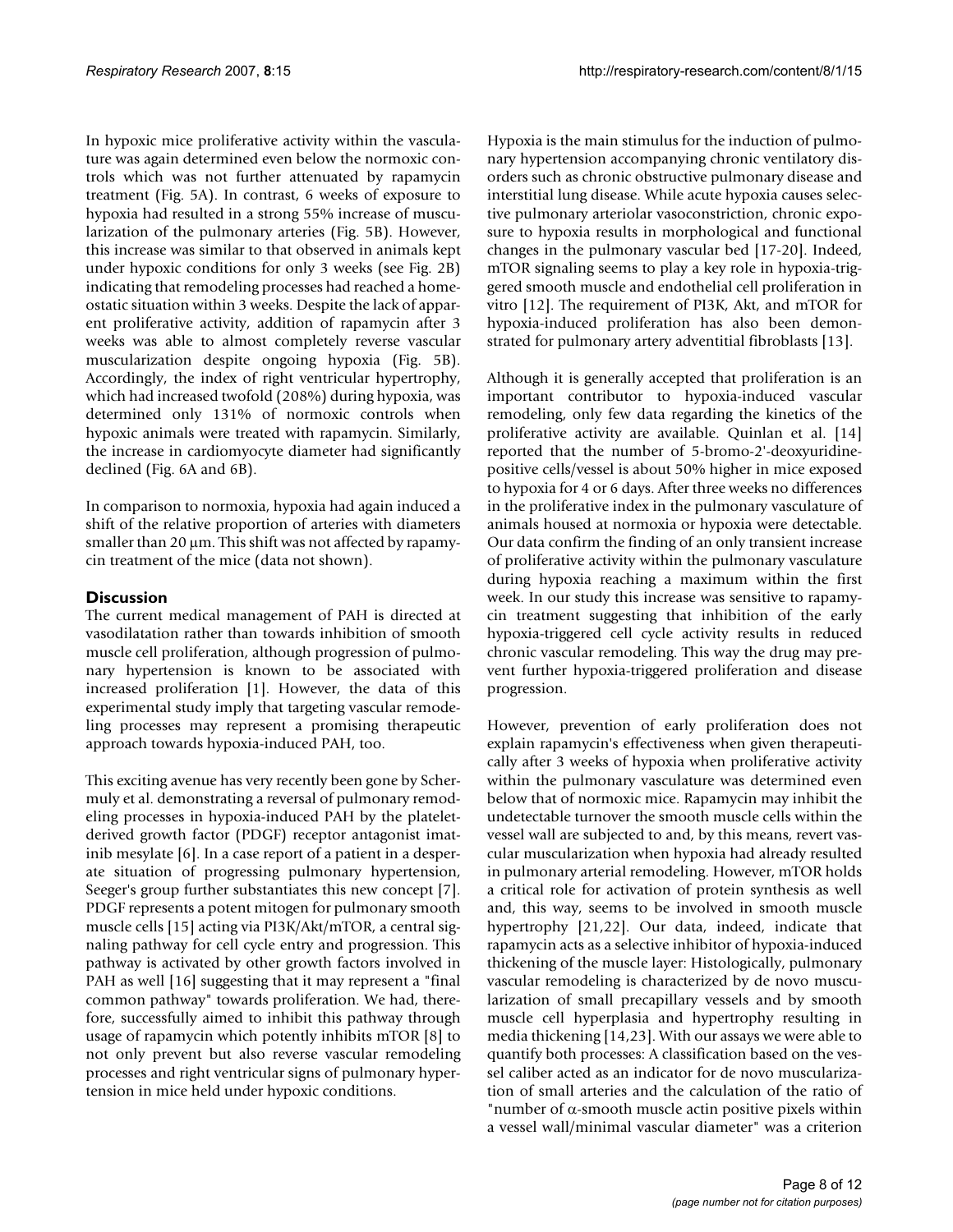

#### Figure 5

Therapeutic effect of rapamycin after induction of pulmonary vascular remodeling. Mice were exposed for three week to normoxia or hypoxia before treatment with rapamycin for three weeks. Rapamycin had no effect on proliferative activity but on muscularization of intrapulmonary vessels. Quantitative analysis of the number of proliferating cells/vessel (**A**) and of the extent of muscularization of intrapulmonary arteries as estimated by computer-aided planimetry (**B**) (N: normoxia; H: hypobaric hypoxia; CMC: carboxymethylcellulose; Rapa: rapamycin; n = number of animals; \*  $p \le 0.05$  and \*\*  $p \le 0.01$ )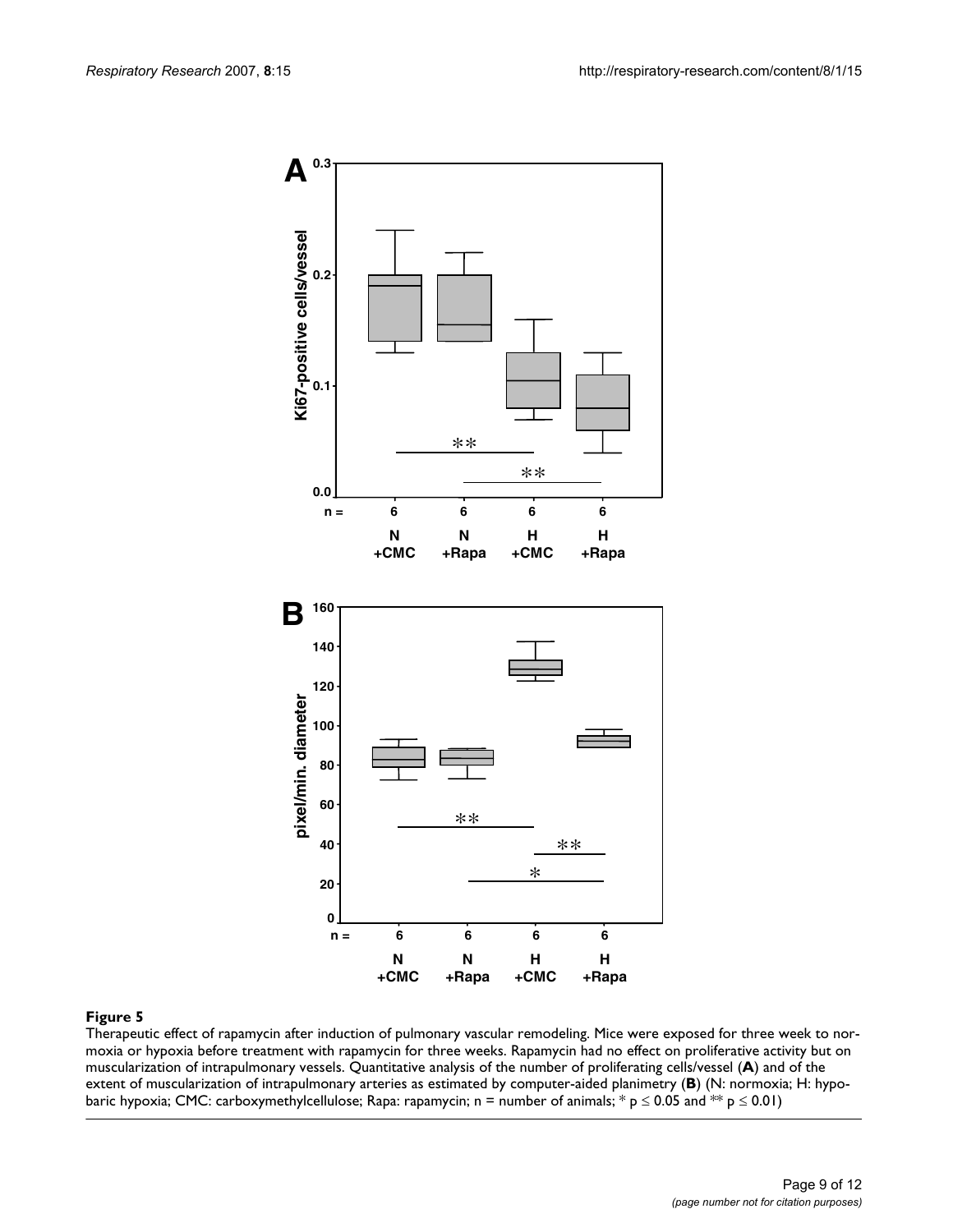

Rapamycin reverses hypoxia-induced thickening of the right ventricular wall and hypertrophy of individual cardiomyocytes. Before treatment with rapamycin mice were housed for three weeks at normoxia or hypoxia. In (**A**) the results of the estimation of the ratio of right ventricular wall/(left ventricular wall+septum) and in (**B**) a quantitative analysis of the diameters of individual cardiomyoctes are given.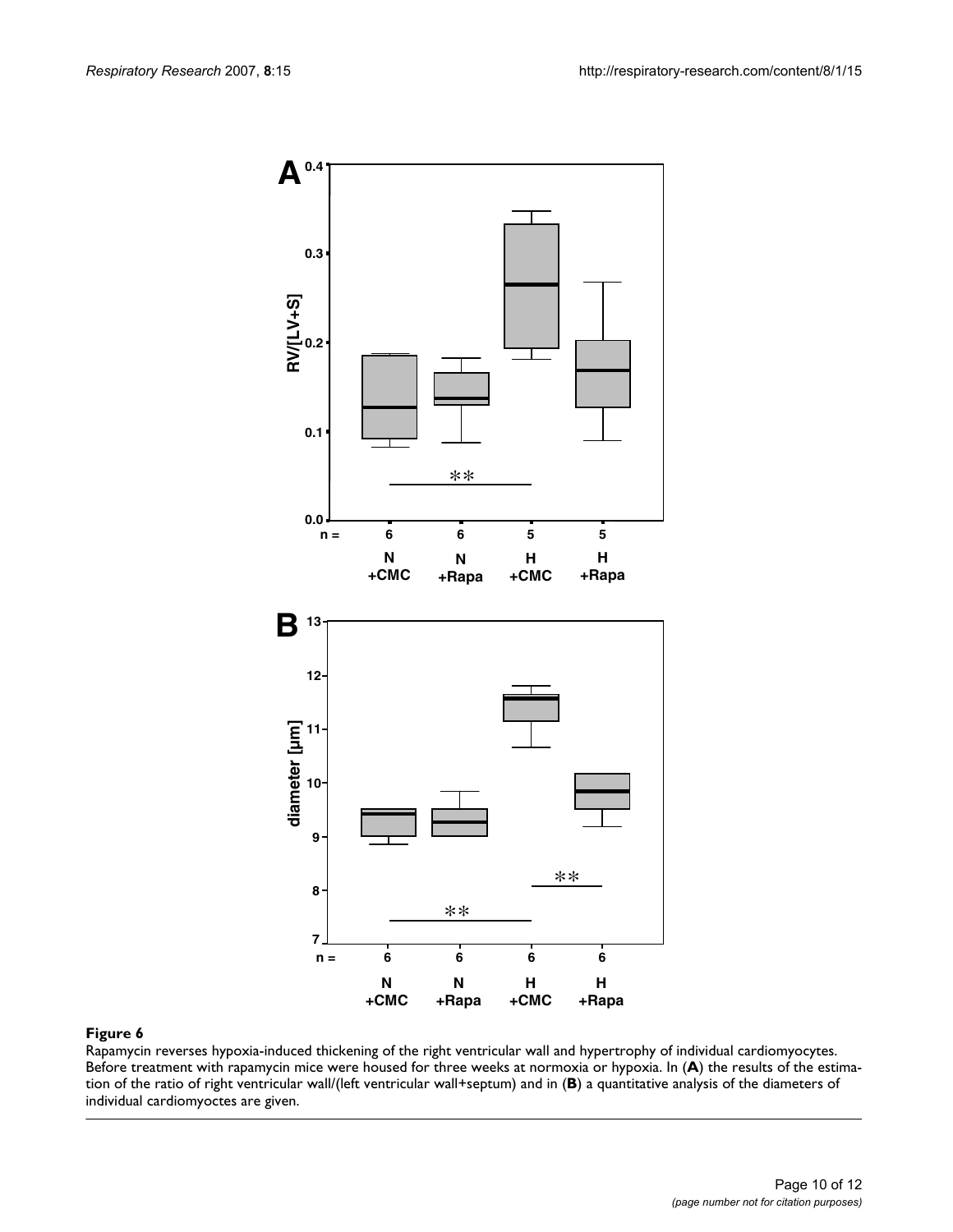for the media thickening. Application of rapamycin prevented the hypoxia-induced increase in media thickening without affecting the degree of muscularization of lung vessels obtained from mice kept at normoxia. The relatively high proportion of vessels with calibers smaller than 20 µm diameter observed in mice kept at hypoxia was also detectable after rapamycin treatment. These results indicate that rapamycin had no effect on de novo muscularization of small arteries but acts as a selective inhibitor of hypoxia-induced thickening of the muscle layer. Presumably the de novo muscularization of precapillary vessels is caused by transdifferentiation of non-muscle cells and/or migration of smooth muscle cells from proximal to distal segments of the vascular system [14,23]. Although rapamycin's effect on either processes have been demonstrated in growth factor-stimulated cells [24,25], its effect on hypoxia-induced migration and/or transdifferentiation has not been investigated.

We propose that pulmonary vascular remodeling occurs in two steps: An initial phase of increased proliferative activity is followed by a second phase characterized by enhanced hypertrophy of vascular smooth muscle precursor cells leading to thickening of the media. Through its anti-proliferative and anti-hypertrophic effects rapamycin seems able to affect each phase.

An orally active derivative of rapamycin has previously been shown to attenuate monocrotaline-induced pulmonary hypertension in pneumonectomized rats [26]. In this study, the drug was only effective when started simultaneously with the administration of monocrotaline. Late therapy did not affect pulmonary hypertension. The difference to our study may be due to the different models used. Monocrotaline has been proposed to cause perivascular inflammation and platelet activation, subsequently resulting in a proliferative response of the vascular media which is augmented by increased shear stress in the pulmonary bed after pneumoctomy [27]. The difference may also lie in a transient inflammatory response after single monocrotaline treatment of rats. In this study, mice were exposed to hypoxia during the entire experimental period. Yet, this is the first study to show the effectiveness of rapamycin in preventing pulmonary hypertension induced by a pathophysiologic stimulus.

In our study, the extent of hypoxia-induced myocardial hypertrophy (RV/[LV+S]) was in good agreement with data published by other groups [28]. Additionally, the diameter of individual cardiomyocytes was determined. Hypoxia induced a 20% increase in diameters of cardiomyocytes of the right ventricular wall while cardiomyocytes of the left ventricular wall were unaffected by changes in the oxygen supply. Hypoxia-induced hypertrophy of the right ventricle and of individual right ventricular cardiomyocytes was attenuated by treatment with rapamycin. In principle, hypertrophy of the right ventricular wall in response to hypoxia is caused by the ability to respond to increased mechanical stretch caused by pulmonary vasoconstriction and vascular remodeling. However, the capability of individual cardiomyocytes to sense changes in the oxygen supply and respond with hypertrophy has been suggested, too [29]. In any case, recent data suggest that, in response to certain hypertrophic stimuli, signaling via mTOR is required for activation of protein synthesis and cardiac hypertrophy [30]. Either mechanisms may have resulted in attenuation of right ventricular hypertrophy and cardiomyocyte diameter. A direct effect of the drug on cardiomyocyte size raises the possibility of detrimental effects on right ventricular function. However, when load-induced left ventricular hypertrophy was induced in mice, rapamycin treatment resulted in a decrease in chamber size and a normal systolic function of the left ventricle [31]. However, disruption of coordinated cardiac hypertrophy has recently also been shown to contribute to the transition to heart failure as well [32].

# **Conclusion**

In vascular medicine, local application of rapamycin through drug-coated stent placement is currently the favored invasive strategy to prevent restenosis [33]. Systemic treatment with rapamycin is, furthermore, successfully used to prevent graft rejection and transplant vasculopathy in de novo heart transplant recipients [34]. Rapamycin may represent a novel therapeutic strategy for pulmonary arterial hypertension in humans as well to delay further progression or even result in regression of pulmonary vascular remodeling.

# **Competing interests**

The author(s) declare that they have no competing interests.

# **Authors' contributions**

RP contributed to the study design, performed histochemical analyses and drafted the manuscript.

PS performed the animal studies, morphometrical analyses, histochemical analyses and contributed to the evaluation of the data.

AvL performed histochemical and morphometrical analyses on the right heart architecture

PF and AG performed morphometrical analyses

HT contributed to the study design

WK contributed to the study design and revised the manuscript